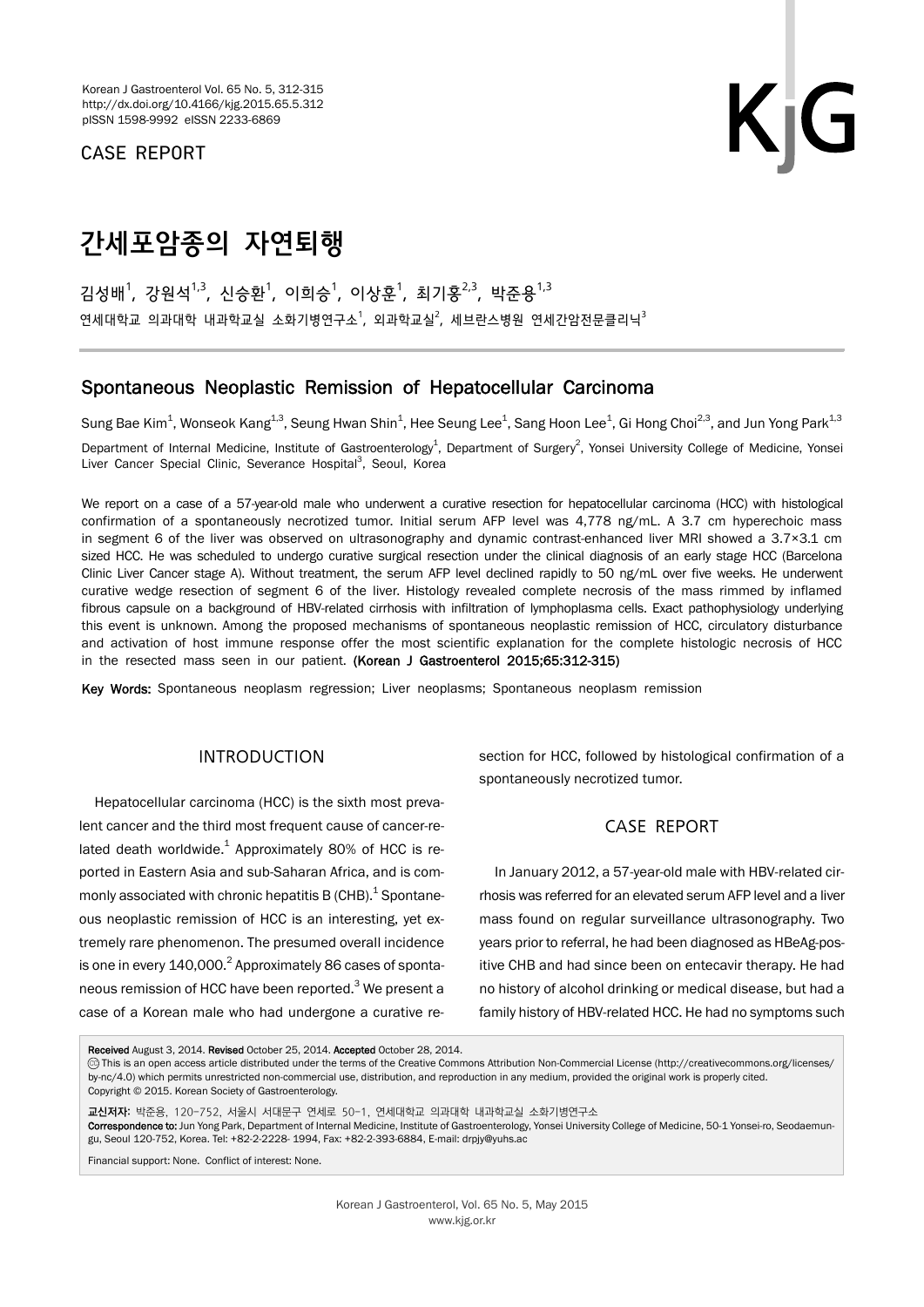as abdominal pain, discomfort, weight loss, or fever. His mental status was alert and no icteric sclera or direct and rebound abdominal tenderness was observed during the physical examination.

Laboratory tests showed a normal complete blood count and well-preserved liver function (Child-Pugh class A) without evidence of acute flare up of underlying CHB: white blood count  $7,680/\mu$ L, hemoglobin 15.2 g/dL, platelet 153,000/ $\mu$ L, AST 29 IU/L, ALT 41 IU/L, total bilirubin 0.9 mg/dL, total protein 7.0 g/dL, albumin 4.1 g/dL, INR 0.95, HBeAg positive, and undetectable HBV DNA (<20 IU/mL). The serum AFP level was 4,778 ng/mL (reference range, 0-9 ng/mL) and des-gamma carboxyprothrombin level was 22 mAU/mL (reference range, 0-35 mAU/mL).

Ultrasonography performed prior to referral showed a blunted liver margin with coarse and heterogeneous echotexture of the parenchyma. A 3.7 cm-sized well-defined hyperechoic nodule with central hypoechogenicity was observed in segment 6 of the liver.

On dynamic contrast-enhanced liver MRI, the lesion measured 3.7×3.1 cm and showed arterial enhancement with delayed washout, consistent with the vascular pattern of HCC (Fig. 1A, B). No portal vein thrombosis or splenomegaly was observed on MRI. Based on radiological findings and elevated serum AFP level, an early stage HCC (Barcelona Clinic Liver Cancer stage A) was diagnosed and the patient was scheduled to undergo curative surgical resection. Without treatment, the serum AFP level declined rapidly to 650 ng/mL during the cancer stage work-up and dropped further to 50 ng/mL within five weeks, prior to the surgery (Fig. 1C). Subsequently, the patient underwent curative wedge resection of segment 6 of the liver. The surgical specimen





Fig. 1. Dynamic contrast-enhanced liver MRI shows a 3.7×3.1 cm mass (arrows) with arterial enhancement (A) and delayed washout (B) in T1-weighted images. (C) Graph illustrates the changes in AFP levels from referral to post resection of the tumor. Serum AFP level was 4,778 ng/mL at referral, but declined spontaneously to 650 ng/mL and dropped further to 50 ng/mL prior to surgery. After surgery, serum AFP level remained within normal limits.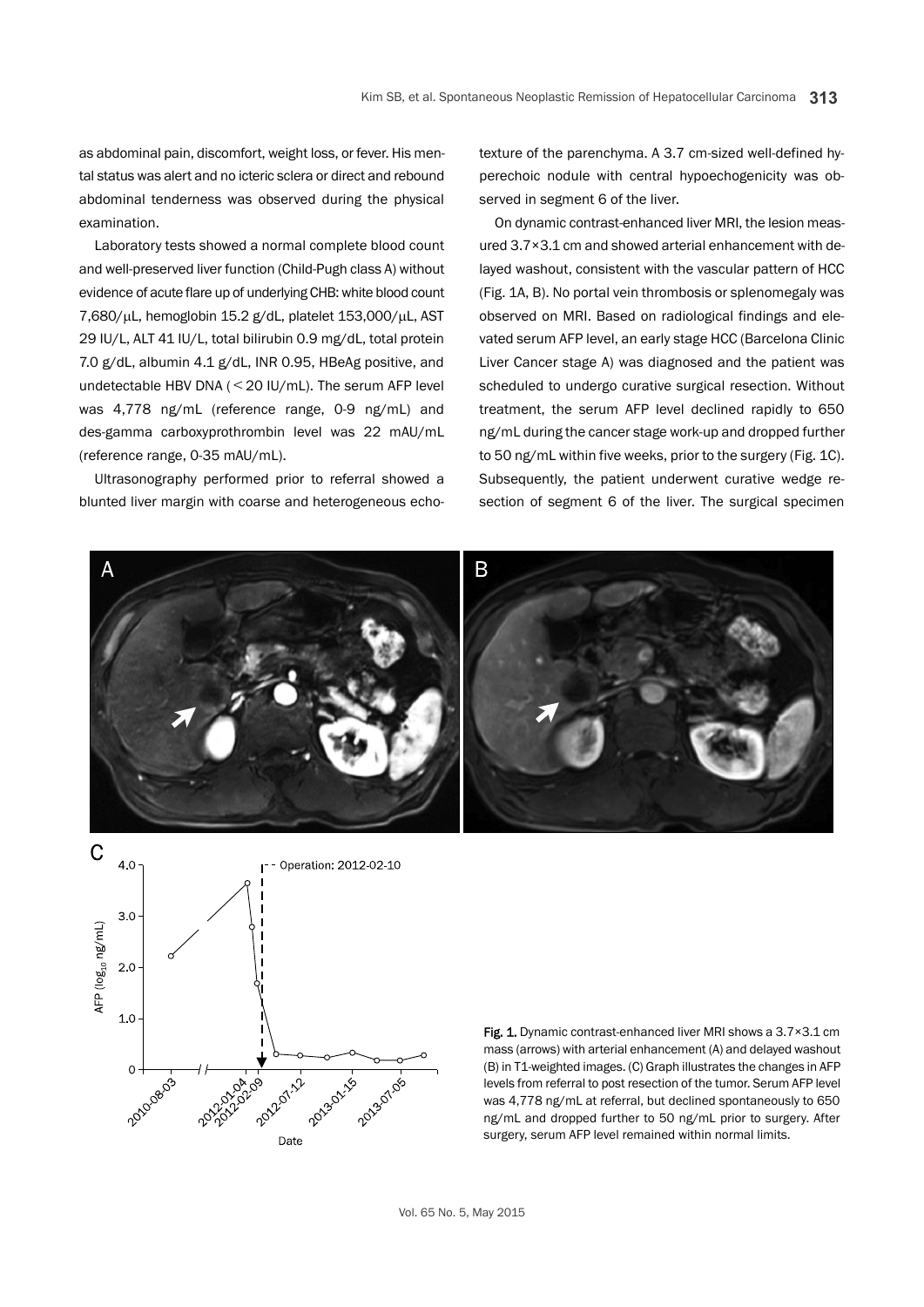

Fig. 2. (A) Gross appearance of the resected tumor shows an expanding type of mass with necrotic features. (B, C) Histology reveals complete necrosis of hepatocellular carcinoma (asterisks) rimmed by inflamed fibrous capsule with lymphoplasma cell infiltration (H&E stain; B: ×12.5, C: ×100).

showed an expanding type of mass with necrotic features (Fig. 2A). Histology revealed complete necrosis of the mass rimmed by inflamed fibrous capsule. Background of the mass showed HBV-related mixed micro and macronodular cirrhosis, with infiltration of lymphoplasma cells and focal granulomatous inflammation (Fig. 2B, C). Anti-hepatocyte and cytokeratin immunohistochemical stain were negative. Additional Periodic acid-Schiff-diastase, Gomori-Grocott methenamine silver, and Ziehl-Neelsen stain revealed no microorganism. The patient was followed up for 18 months in our clinic without recurrence.

## **DISCUSSION**

Spontaneous regression of a malignant tumor was originally described in 1959 by Everson and Cole,<sup>4</sup> as a complete or partial clearance of malignant cells in the absence of all treatment, or in the presence of therapy which is considered inadequate to exert a significant influence on the neoplastic disease. Spontaneous neoplastic remission of HCC is an unusual phenomenon with estimated incidence of approximately 0.4%; the exact pathophysiology underlying this event is unknown.<sup>5</sup> Among the proposed mechanisms of spontaneous HCC regression, circulatory disturbance with tumor hypoxia and activation of host immune response offer the most scientific explanation for the complete histologic necrosis of HCC.

Because HCC is a highly vascularized and oxygen-sensitive tumor, rapid tumor growth, occlusive portal vein thrombosis, spontaneous hepatic arterial thrombosis, thick fibrous capsule and/or poor arterial supply in the cirrhotic liver may be associated with circulatory disturbance and ischemic injury

causing the necrosis of the tumor.<sup>6-10</sup> However, in this case vascular occlusion or tumor necrosis along the specific hepatic artery was not observed on MRI or histology. Thus, tumor hypoxia caused by circulatory disturbance may be less likely. Lymphoplasma cell infiltration with granulomatous inflammation in histopathology was a characteristic finding in the presented case. Therefore, in the current case, we consider the host immune response as the mechanism of spontaneous HCC regression. Previous case reports have suggested that various events including persistent febrile illness, such as viral or bacterial infections, may give rise to systemic inflammatory responses. Subsequent production of pro-inflammatory cytokines such as tumor necrosis factor- $\alpha$ and interferon- $\gamma$  would lead to activation of innate and/or adaptive immune responses against the tumor cells and may lead to regression of the tumor.<sup>11,12</sup> Two cases of pathologically confirmed spontaneous HCC regression with massive infiltrating inflammatory cells, mainly composed of CD4+ T cells, have been reported.<sup>13,14</sup> And, the fact that patients with HCC showing massive infiltration of lymphocytes generally have a better clinical outcome also supports host immune response mechanism hypothesis.<sup>15</sup>

It is still controversial whether or not surgical resection is required in patients with spontaneous HCC regression in imaging, laboratory study. A case of HCC with complete regression in imaging study but with a viable tumor histologically has been reported.<sup>5</sup> Therefore, despite the decline in level of AFP after 5 weeks, we decided to perform a curative wedge resection.

To summarize, we present an unusual case of spontaneous regression of HCC. Although the underlying mechanism of spontaneous regression of HCC is thought to be com